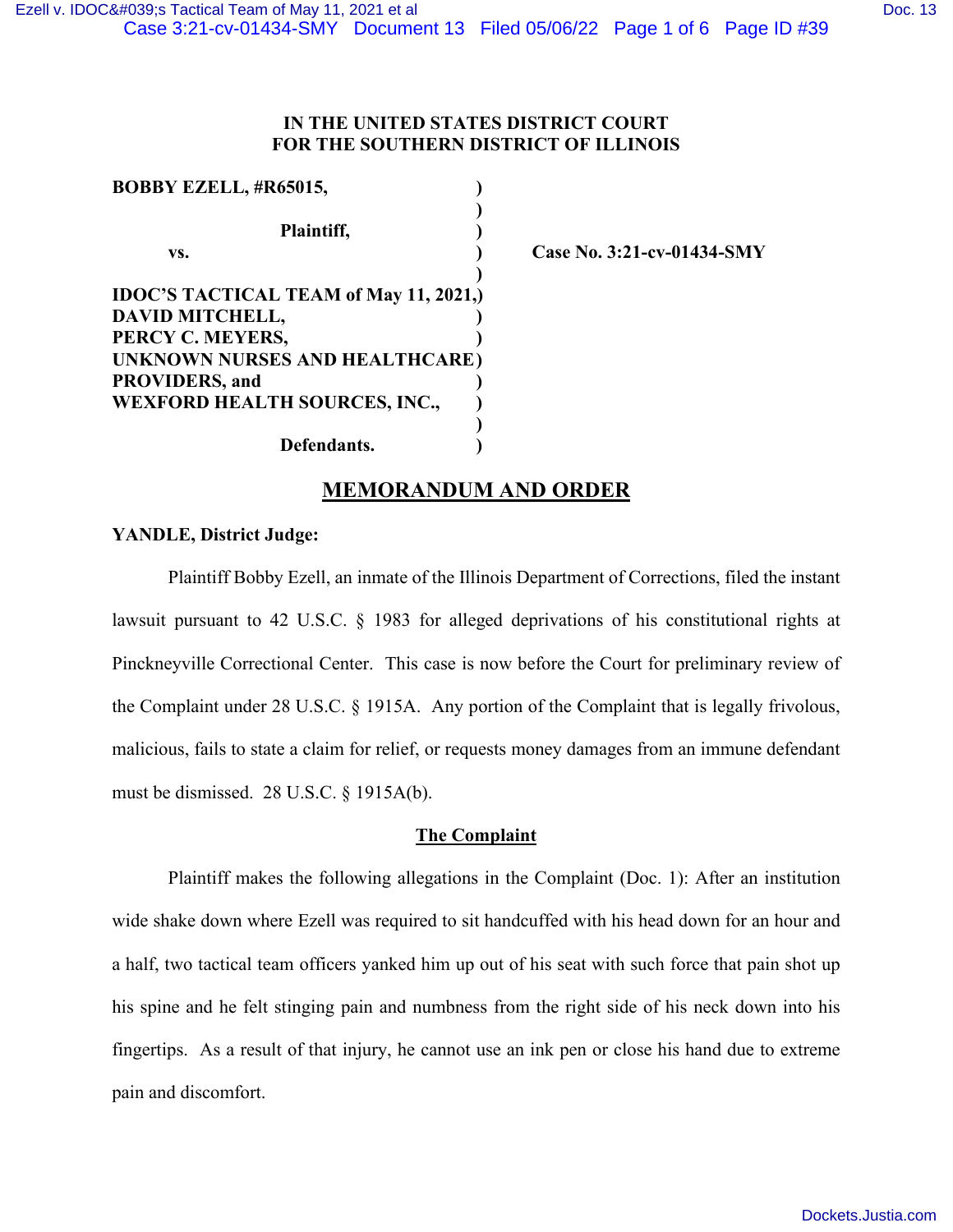Wexford Health Sources, Inc. has unconstitutional customs and policies that are carried out by its employees to hamper and outright refuse to provide constitutionally adequate medical care. An x-ray was done for Ezell's injury, which would not show if there was a nerve injury. He should have been sent to a specialist, but instead, was only given a steroid and Motrin. He was seen by three different med-techs who work under Percy Meyers.

Based on the allegations in the Complaint, the Court designates the following claims in this *pro se* action:<sup>[1](#page-1-0)</sup>

- Count 1: Eighth Amendment claim against John Does 1 and 2, IDOC Tactical Team Members on May 11, 2021 for the use of excessive force against Ezell and against Warden Mitchell for failing to intervene and turning a blind-eye to the Tactical Team's violent actions.
- Count 2: Eighth Amendment claim against Unknown Nurses and Healthcare Providers for exhibiting deliberate indifference to the injuries Ezell received as a result of the excessive force on May 11, 2021, Dr. Meyers as their supervisor, and Wexford Health Sources for unconstitutional customs and practices that result in the denial of adequate medical care.

## **Discussion**

## **Count 1**

The Eighth Amendment protects prisoners from being subjected to cruel and unusual punishment. *Brown v. Budz*, 398 F.3d 904, 909 (7th Cir. 2005). "Correctional officers violate the Eighth Amendment when they use force not in a good faith effort to maintain or restore discipline, but maliciously and sadistically for the very purpose of causing harm." *Wilborn v. Ealey*, 881 F.3d 998, 1006 (7th Cir. 2018) (internal citations and quotation marks omitted). Plaintiff's allegations are sufficient for this claim to proceed against John Does 1 and 2 IDOC Tactical Team Members

<span id="page-1-0"></span><sup>1</sup>Any claim that is mentioned in the Complaint but not addressed in this Order is dismissed without prejudice as inadequately pled under the *Twombly* pleading standard. *See Bell Atlantic Corp. v. Twombly*, 550 U.S. 544, 570 (2007) (an action fails to state a claim upon which relief can be granted if it does not plead "enough facts to state a claim that is plausible on its face.").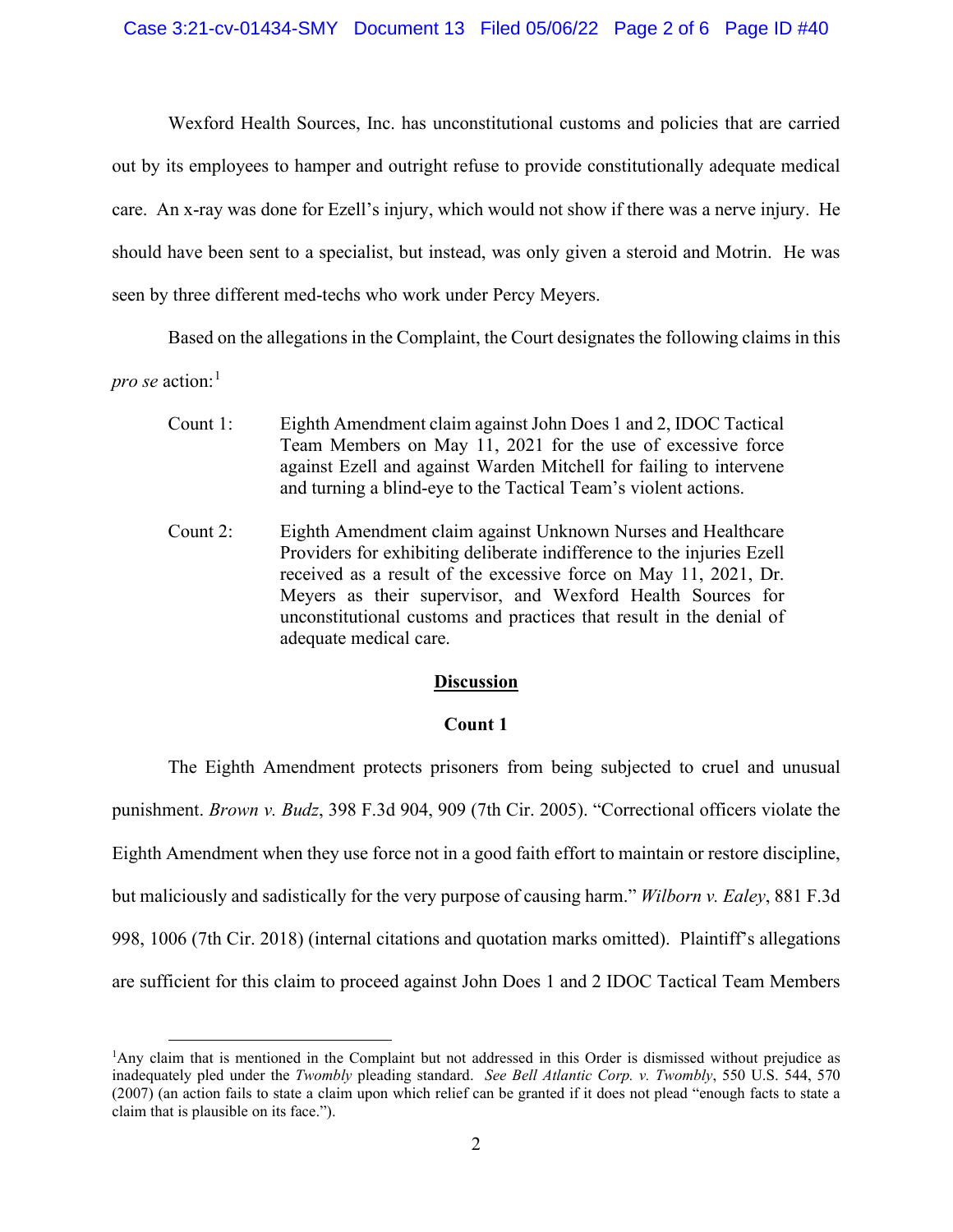for the use of excessive force on May 11, 2021. However, the allegations are insufficient for the claim against Warden Mitchell to proceed. Plaintiff asserts that Warden Mitchell failed to intervene and turned a blind-eye to the Tactical Team's violent actions, but does not allege the warden was present at the time of the alleged use of excessive force. As such, the claim against Warden Mitchell in Count 1 will be dismissed.

#### **Count 2**

Prison officials and medical staff violate the Eighth Amendment's prohibition on cruel and unusual punishment when they act with deliberate indifference to a prisoner's serious medical needs. *Rasho v. Elyea*, 856 F.3d 469, 475 (7th Cir. 2017). To state a claim, a prisoner must allege facts suggesting that (1) he suffered from an objectively serious medical condition, and (2) the defendant acted with deliberate indifference to his medical needs. *Id.*

Plaintiff names as defendants "Unknown Nurses and Healthcare Providers" and alleges he was seen by three different medical providers. Identifying a group of individuals in this manner is improper; Federal Rule of Civil Procedure 8 requires a short, plain statement of the case against each individual. *See Bell Atlantic Corp. v. Twombly*, 550 U.S. 544, 555 (2007); Fed. R. Civ. P.  $8(a)(2)$ . And because Plaintiff brings his claim under §1983, he must allege that each defendant was personally involved in the deprivation of a constitutional right. *Matz v. Klotka*, 769 F.3d 517, 528 (7th Cir. 2014) ("[I]ndividual liability under § 1983 requires personal involvement in the alleged constitutional deprivation") (internal citations and quotation marks omitted). Thus, his allegations do not state a colorable claim against individual nurses or health care providers.

Additionally, Plaintiff fails to state a claim against Dr. Meyers based solely on the allegation that the healthcare providers he saw "work under" Dr. Meyers. Under § 1983, an individual cannot be held liable on a theory of *respondeat superior* (supervisor liability) for the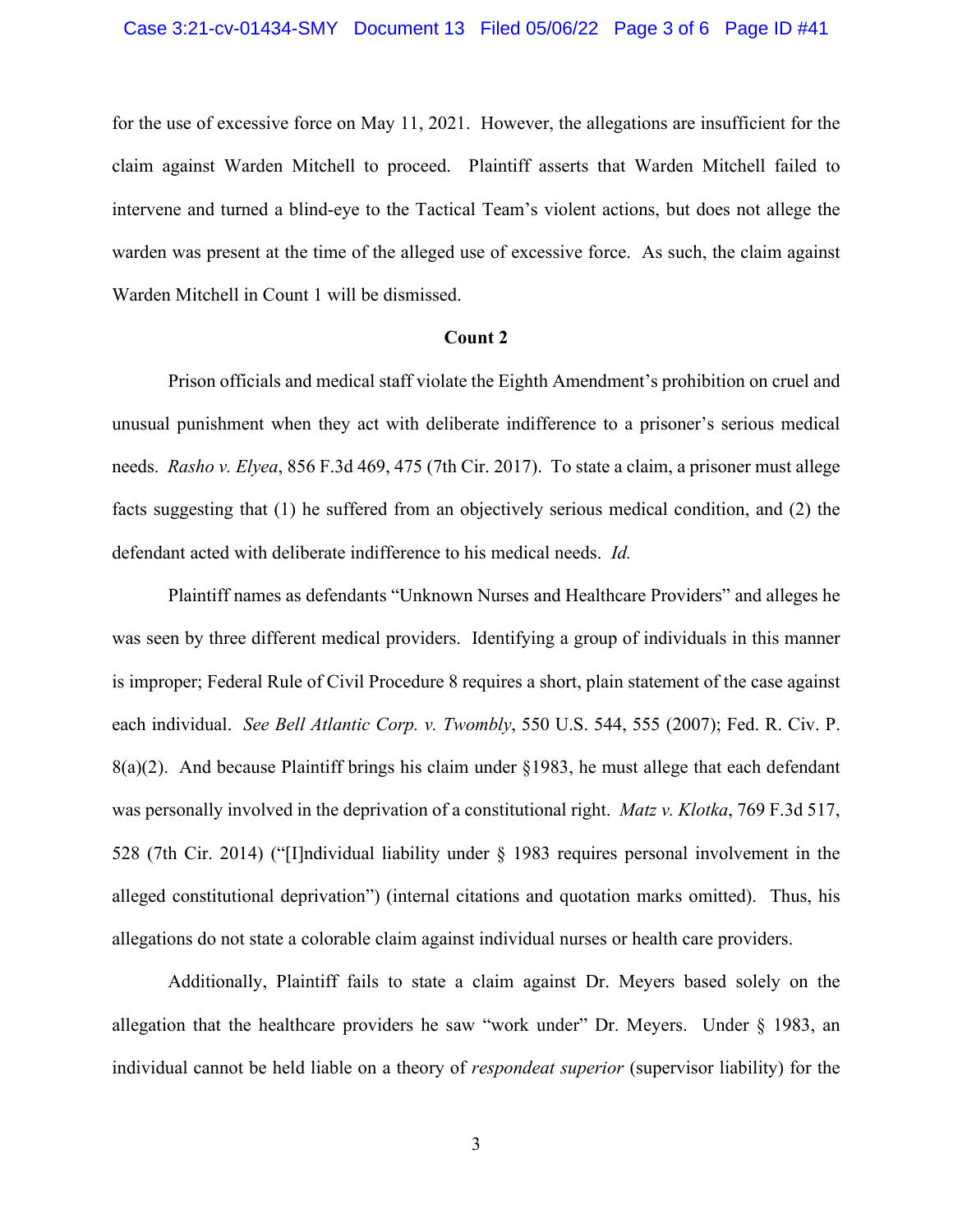unconstitutional conduct of a subordinate. *Ashcroft v. Iqbal*, 556 U.S. 662, 676 (2009).

Finally, Plaintiff fails to state a claim against Wexford because he must allege that he was subjected to deliberate indifference to a serious medical need as a result of an unconstitutional policy or practice. *Shields v. Illinois Dept. of Corrections*, 746 F.3d 782, 789 (7th Cir. 2014). He does not identify a particular policy or practice.

For the reasons stated, Count 2 and Unknown Nurses and Healthcare Providers, Dr. Meyers, and Wexford will be dismissed.

#### **Identification of Doe Defendants**

Plaintiff will have the opportunity to engage in limited discovery to ascertain the identity of the Doe defendants. *See Rodriguez v. Plymouth Ambulance Serv*., 577 F.3d 816, 832 (7th Cir. 2009). In that vein, the Warden of Pinckneyville Correctional Center, in his/her official capacity only, will be added to the docket to respond to discovery for the purpose of identifying the unknown defendant. Guidelines for discovery will be set by the undersigned judge. Once the Doe Defendants are identified, Plaintiff shall file a motion to substitute the newly identified Defendants for the Doe Defendants.

#### **Disposition**

Count 1 will proceed against John Does 1 and 2 IDOC Tactical Team Members on May 11, 2021 but is **DISMISSED without prejudice** as to David Mitchell. Count 2 and Unknown Nurses and Healthcare Providers, Percy Meyers, and Wexford Health Sources are **DISMISSED without prejudice**. The Clerk of Court is **DIRECTED** to **TERMINATE** David Mitchell, Unknown Nurses and Healthcare Providers, Percy Meyers, and Wexford Health Sources as parties and **ADD** the Warden of Pinckneyville Correctional Center, official capacity only, to the docket for purposes of responding to discovery to identify the Doe Defendants.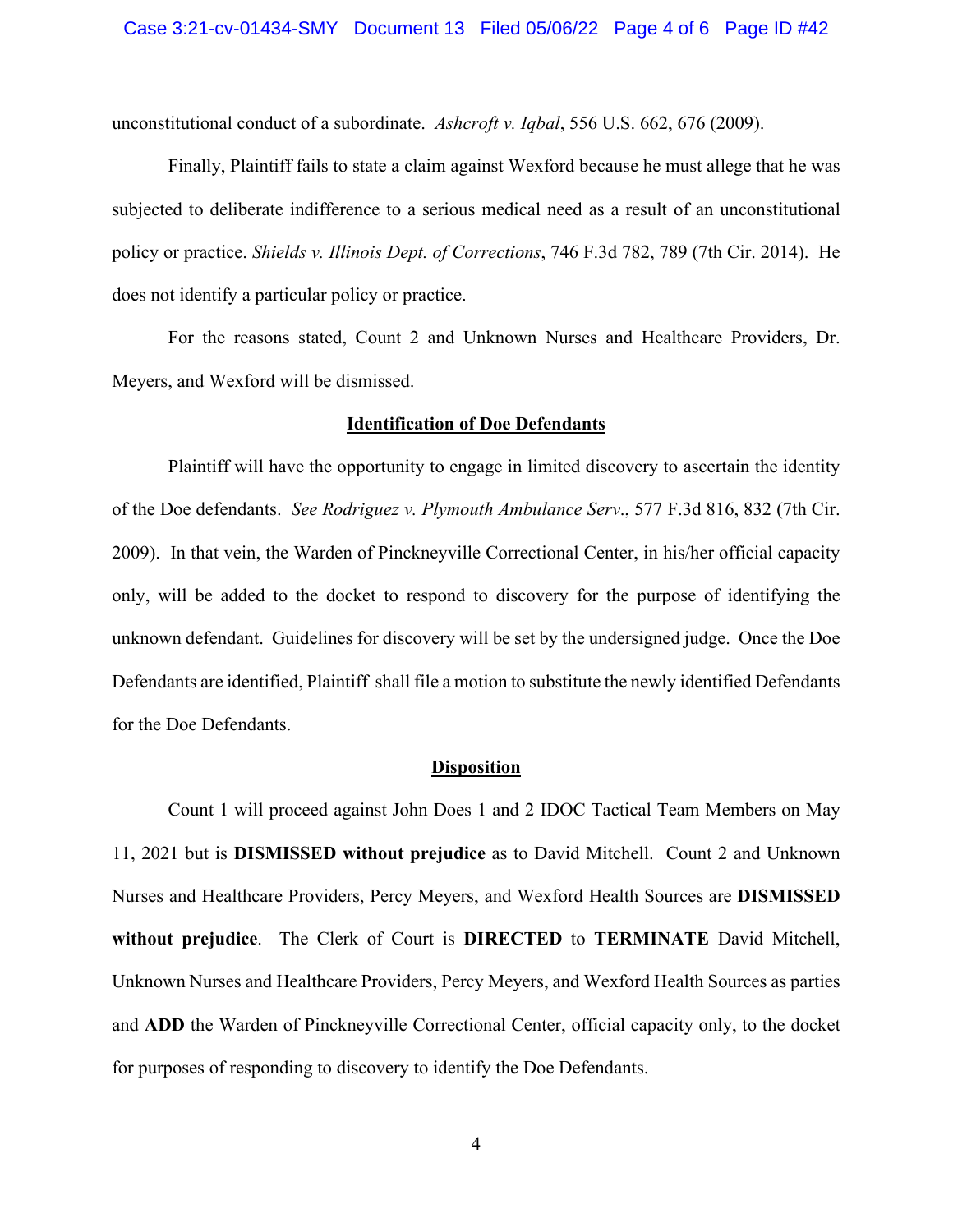#### Case 3:21-cv-01434-SMY Document 13 Filed 05/06/22 Page 5 of 6 Page ID #43

The Clerk of Court shall prepare for the Warden of Pinckneyville Correctional Center (official capacity only) and once identified, John Does 1 and 2 IDOC Tactical Team Members on May 11, 2021: (1) Form 5 (Notice of a Lawsuit and Request to Waive Service of a Summons), and (2) Form 6 (Waiver of Service of Summons). The Clerk is **DIRECTED** to mail these forms, a copy of the Complaint, and this Memorandum and Order to Defendant's place of employment as identified by Plaintiff. If a Defendant fails to sign and return the Waiver of Service of Summons (Form 6) to the Clerk within 30 days from the date the forms were sent, the Clerk shall take appropriate steps to effect formal service on the Defendant, and the Court will require the Defendant to pay the full costs of formal service, to the extent authorized by the Federal Rules of Civil Procedure.

If a Defendant cannot be found at the work address provided by Plaintiff, the employer shall furnish the Clerk with the Defendant's current work address, or, if not known, the Defendant's last-known address. This information shall be used only for sending the forms as directed above or for formally effecting service. Any documentation of the address shall be retained only by the Clerk and shall not be maintained in the court file or disclosed by the Clerk.

Service shall not be made on the Doe Defendants until such time as Plaintiff has identified them by name in a properly filed motion for substitution of party. Plaintiff is **ADVISED** that it is his responsibility to provide the Court with the name and service address for these individuals.

Defendants are **ORDERED** to timely file an appropriate responsive pleading to the Complaint and shall not waive filing a reply pursuant to  $42 \text{ U.S.C. }$  § 1997e(g). Pursuant to Administrative Order No. 244, Defendants need only respond to the issues stated in this Merit Review Order. As the Warden of Pinckneyville Correctional Center is in the case solely for discovery purposes, the Warden need not respond to the Complaint. The Warden only needs to